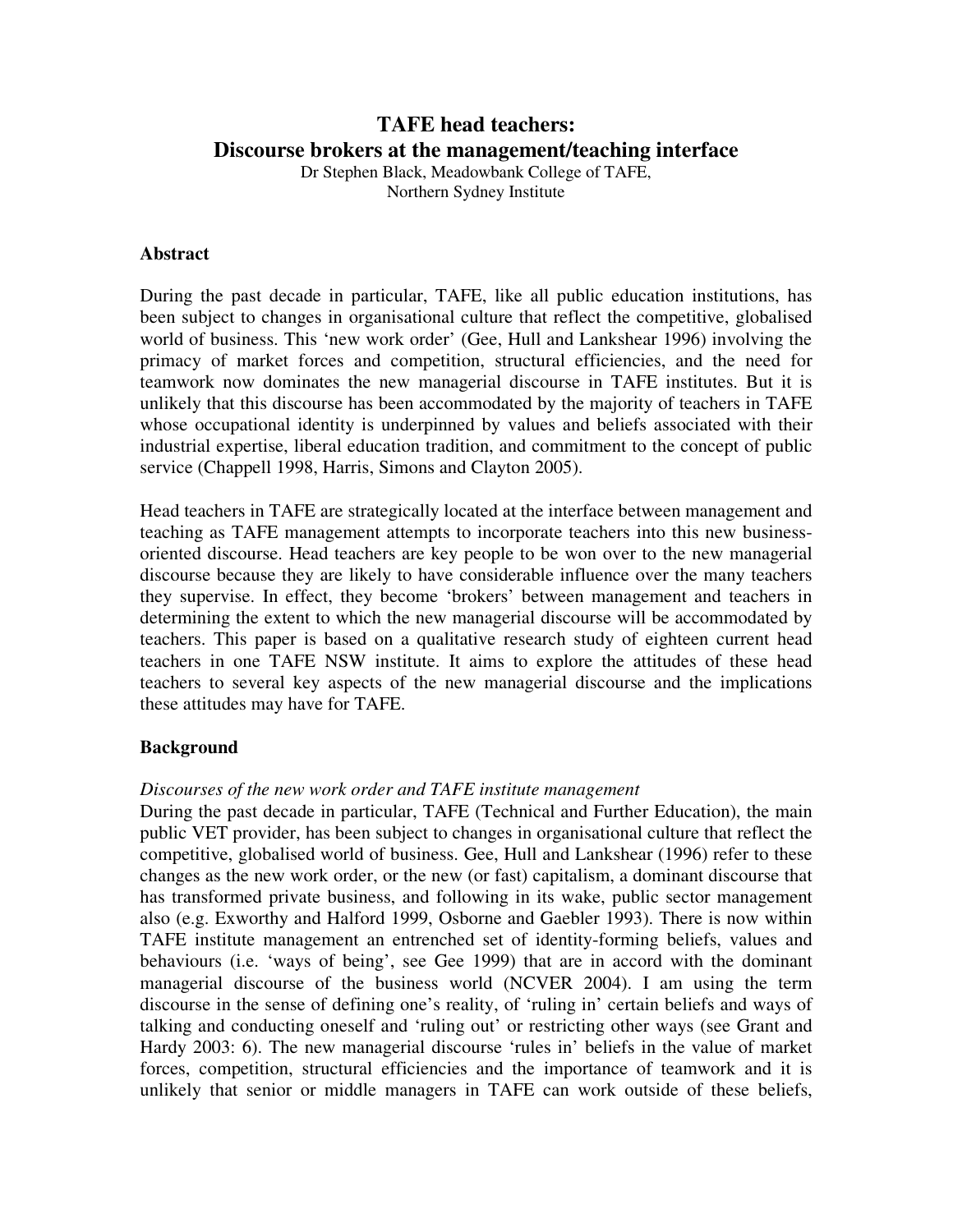because to do so would make their professional lives untenable. How can managers not have a primary concern in the current environment with generating income, with fee-forservice activities? How can managers not be preoccupied with scarce resources and thus the need for ongoing structural efficiencies (budget cuts)? And the language of managers has changed. How many now refer to 'teams' rather than 'sections' and to 'customers' rather than 'students'? This is the new world of TAFE institute managers, their identities no longer bound by their specialist educational fields. Increasingly, they are generic managers, leaders of teams and driven by entrepreneurialism and customer satisfaction surveys (NCVER 2004).

#### *Managers and teachers: Different discourses, different social identities*

Invariably this new managerial discourse is driven from the top down (Harris *et al.* 2001). Institute directors and their senior managers, sometimes with the guidance of contracted 'change agents', set the tone and direction with their strategic planning, frameworks, priorities, vision statements, and goals (see Mulcahy 2003). The aim of course is to transform the whole organisation of TAFE, to bring about cultural change to enable all TAFE personnel to share the beliefs and values of the organisation and to work to the same ends. In the words of Gee, Hull and Lankshear (1996:22), the aim is 'to create new kinds of people by changing not just their overt viewpoints but their actual practices: to 're-engineer' people in its image'.

In discourse terms, this process can be seen as a one of 'colonisation' (Fairclough 1989, 1995), the replacing of apparently outmoded traditional values and beliefs with new ones based on the market, on competition. But while senior and middle managers are in accord with these changes, it is likely that the majority of TAFE teachers operate from within different discourses and thus share different social identities. Chappell (1998), for example, has indicated that the talk of many teachers relates largely to student access, equity, individual need and personal development, based on a post-Kangan emphasis on liberal education values, and this is in sharp contrast to management's commercial world talk. More recently, Chappell and Johnston (2003) indicate the tensions for public sector VET practitioners with strong educational identities (e.g. TAFE teachers) in confronting the 'businessing' of VET. Harris, Simons and Clayton (2005) similarly indicate strong negative feelings on the part of these practitioners.

#### *Discourse 'brokers' at the management/teaching interface*

TAFE head teachers may occupy an uneasy role within these changes. On the one hand they are themselves managers, or more accurately, 'front-line' managers (NCVER 2004, Rice forthcoming), but on the other hand, they are also teachers, practitioners occupying an important role 'at the coalface'. And their direct supervision of so many full time and part time teachers places them in a strategic position at the management/teaching interface. If the whole of TAFE is to embrace the new organisational changes favoured by management, then head teachers are key people to be won over. The situation is reminiscent of another workplace context in which Virgona (1994:133) describes shop stewards at the manager/worker interface being assimilated (colonised) within the cultural boundaries of management. Similarly, TAFE head teachers may feel they are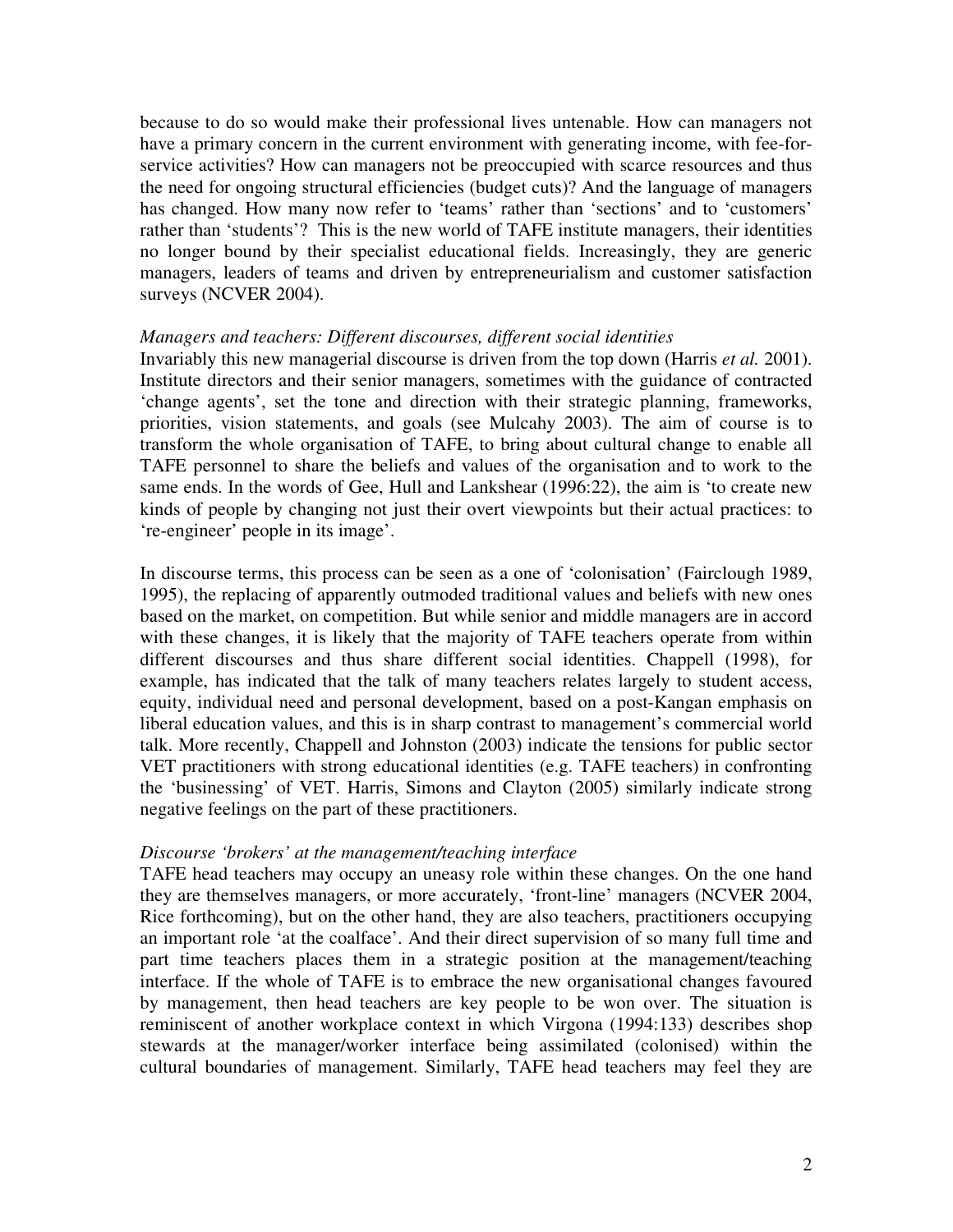being assimilated within the new managerialism, but it is clear that if they actively resist this process the road to organisational change for TAFE could be considerably slower.

Leontios *et al.* (2004) in a recent research study of 'communities of practice' in TAFE indicates that in one trade section the head teacher was seen as the key person who kept abreast of changes, not the teachers, and thus the head teacher became a 'filter' for what teachers needed to know, and in a sense assumed a 'protector' role. I prefer to use the word 'broker' in this paper, the broker between different and often competing discourses representing those of management and teachers. We already know that head teachers are experiencing tensions in meeting managerial expectations (Rice 2003, 2004). Further, TAFE teachers generally, after a decade or more of the 'new vocationalism', involving competency standards, recognition of prior learning, the Australian Qualifications Framework, training packages and much more, may not be very receptive to many of the organisational changes proposed from within the new managerial discourse (see Harris and Simons 2003, Harris, Simons and Clayton 2005).

In light of these factors, the main aim of this study is to explore the attitudes of a range of TAFE head teachers to the new managerialism. It asks the broader research questions:

- How do head teachers respond to the new managerial discourse? What are their attitudes towards this discourse?
- And related to the above question, are they largely accommodating, or do they resist the discourse, and if so, how?
- And finally, what are the implications of these head teacher responses and attitudes for organisational change in TAFE?

# **Research method**

This is a small-scale research study of head teachers undertaken in one TAFE NSW institute. Semi-structured interviews were conducted with eighteen head teachers (eleven male, seven female) during 2004. In the interests of trust, confidentiality and frankness, the interviews were not tape recorded, but notes were taken and later transcribed. As a head teacher myself, I was an 'insider' to the cultural understandings of head teachers, and from the beginning I located my 'self' in the research process (Usher, Bryant and Johnston 1997:216-218). In Geertz's (1983:57-58) terms, conceptually the research was 'experience-near'.

The head teachers selected for interviews represented the broad spectrum of TAFE educational disciplines, including sections from the traditional trades, community services and health, various business-related sections including information technology, and general education areas. Within the scope of this small-scale study it was not feasible to focus on an extensive range of elements within the new managerial discourse, and further, the research questions did not set out to explore the full range of tensions confronting head teachers, such as work overload and 'administrivia' (see Rice 2003,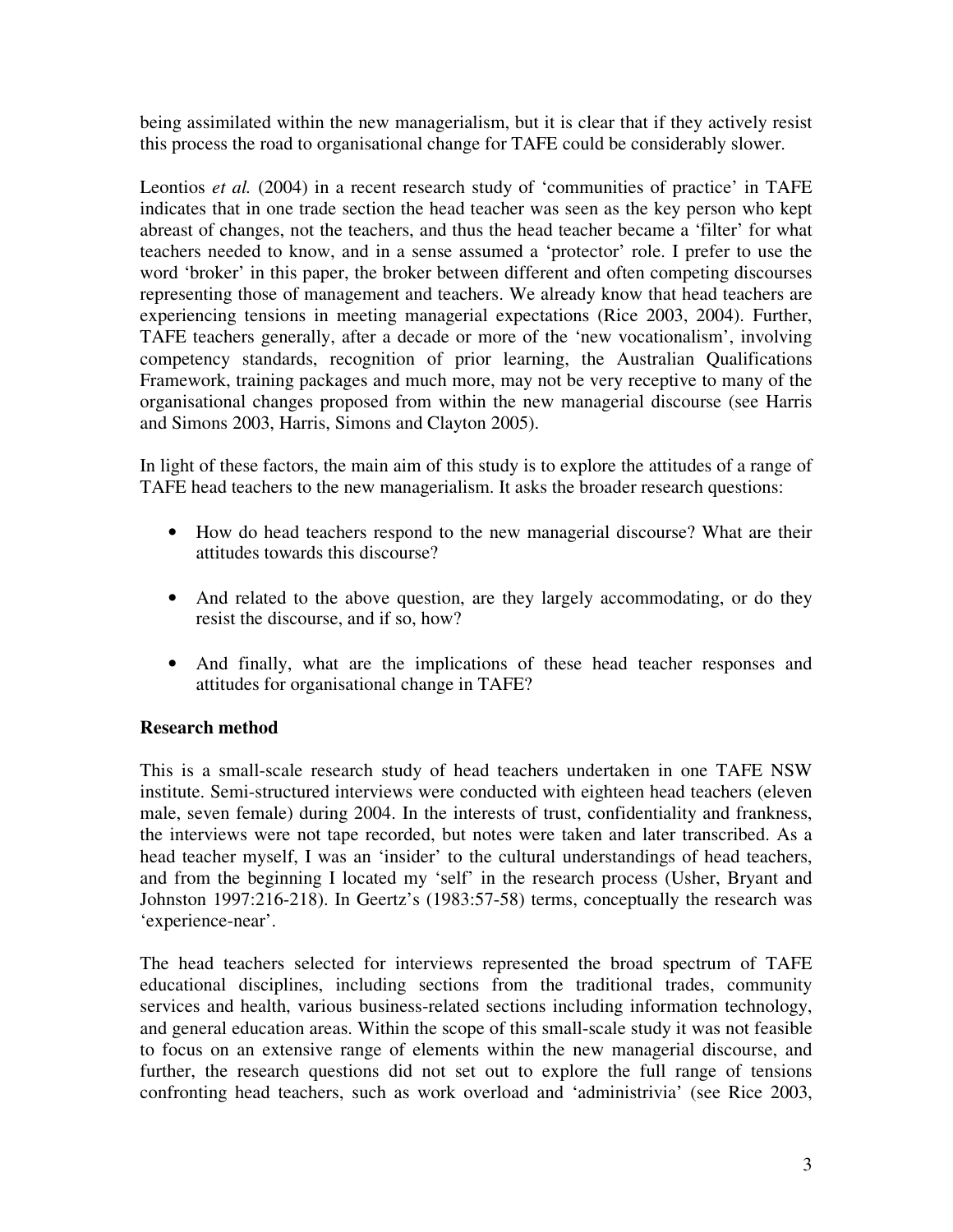2004), though inevitably some of these tensions were raised in the interviews. Instead, the interviews focused on selected aspects of the new managerial discourse that head teachers were very familiar with and which confronted them regularly in their work. The key areas of focus were:

- *Entrepreneurialism* e.g. Have you developed commercial courses in your section? What are your views on the push for commercial/fee-for-service courses in TAFE?
- *Professional development programs for head teachers* e.g. Have you attended any/many of these programs? What did you learn from them? What did you think of them?
- *The new language of VET*, and in particular the term 'customer' e.g. What do you think of the term 'customer'? Is it appropriate? Do you use the term? What are the alternatives?
- *Views on management* (and teaching) e.g. Would you like to become a manager in TAFE? And if not, why not? What drives/motivates you in your work?

Clearly, the personal views of eighteen head teachers are unlikely to be representative of head teachers generally in TAFE, but through highlighting the range of views and attitudes canvassed in one institute, the intention is to gain some useful insights into how some head teachers respond to the new managerialism and to indicate some trends and areas requiring further study.

# **Findings and discussion**

# *Entrepreneurialism – developing commercial courses*

Entrepreneurialism is one of the centrepieces of the managerial discourse – the idea that TAFE personnel should be actively seeking commercial opportunities as an essential part of their role in keeping TAFE competitive (NCVER 2004). And according to the head teachers interviewed this aspect of the discourse has been largely accepted as one of the new realities of being a head teacher. Some typical comments included:

'it's just another class' 'if we don't want to be part of it, don't be a head teacher' 'you have to adapt to survive'

One respondent in a business-related section felt so strongly about the realities of commercial activities, he stated: 'I would like to see it as part of my remuneration package'. There were of course detractors also, and especially from head teachers in areas where commercial courses appeared less relevant and viable, such as in some of the general education sections. Perhaps it should be of little surprise that some of these sections are in decline in TAFE with falling enrolments and the risk of losing their head teachers, and a degree of resentment was expressed at commercial courses being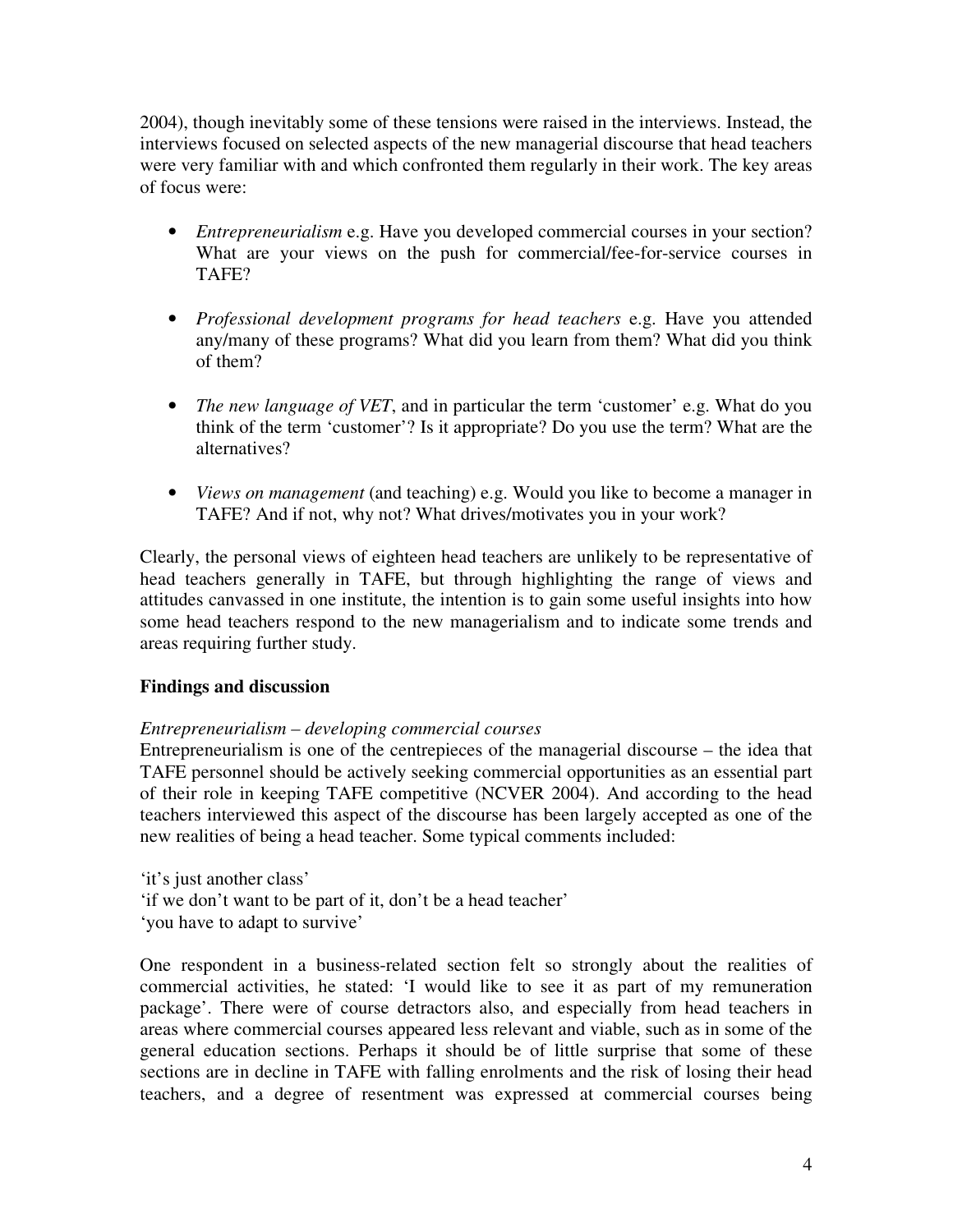developed at the expense of mainstream programs. One respondent described the situation as 'an apartheid system'.

For almost half of the head teachers the decision to go commercial appeared to be largely a pragmatic one. As core state funded hours decreased with budget cuts, the only way to maintain the hours and thus the viability of a section was to seek commercial courses.

But ideology did appear to play a role for one head teacher in charge of a section in which a former mainstream/core program providing professional qualifications (in a community services area) was now being offered commercially. According to the head teacher this course should be government funded, especially as the new commercial course had few takers. She indicated her belief that 'public good' should outweigh commercial opportunism.

For other head teachers the issues involving commercial courses seemed to be more about procedures and incentives than ideology. They indicated it was so difficult trying to overcome the bureaucracy of TAFE and often involved disputes over costings, and then the section received little for its efforts from commercial courses. They claimed there was no incentive for head teachers. Two head teachers refused to even consider commercial activities because they had no time due to their administrative work overload, a factor according to Rice (2004) which restrains educational leadership among head teachers.

### *Attitudes to professional development programs*

For several years now quite extensive resources at the TAFE institute level have been spent on the professional development of managers and head teachers in particular. The aim clearly has been to target head teachers for change, and they have been offered a wide array of programs, including sessions on the need for change, the financial operations of the institute, and various programs on leadership styles.

Just how successful these programs have been in changing head teachers is unclear. Most of the head teachers interviewed had some negative responses to the professional development program overall, and for some sessions there were strong negative responses including the following: 'it's all crap'; 'learnt nothing'; 'an abuse of resources'; 'waste of time'; 'we were treated like idiots'. Several respondents indicated they were so busy with administration in their section they had no time to consider professional development programs. Another said she couldn't get away due to the lack of replacement teachers.

One of the main objections to the professional development programs was the 'over the top' emphasis on business and marketing related aspects at the expense of the classroom and pedagogy. They claimed few activities seemed to relate to teaching anymore. One head teacher said the sessions were too long and could be collapsed into one half-day activity.

There was certainly awareness that the aim was to change them. One head teacher stated in relation to one particular program: 'It's fun - sometimes I think I'm being brainwashed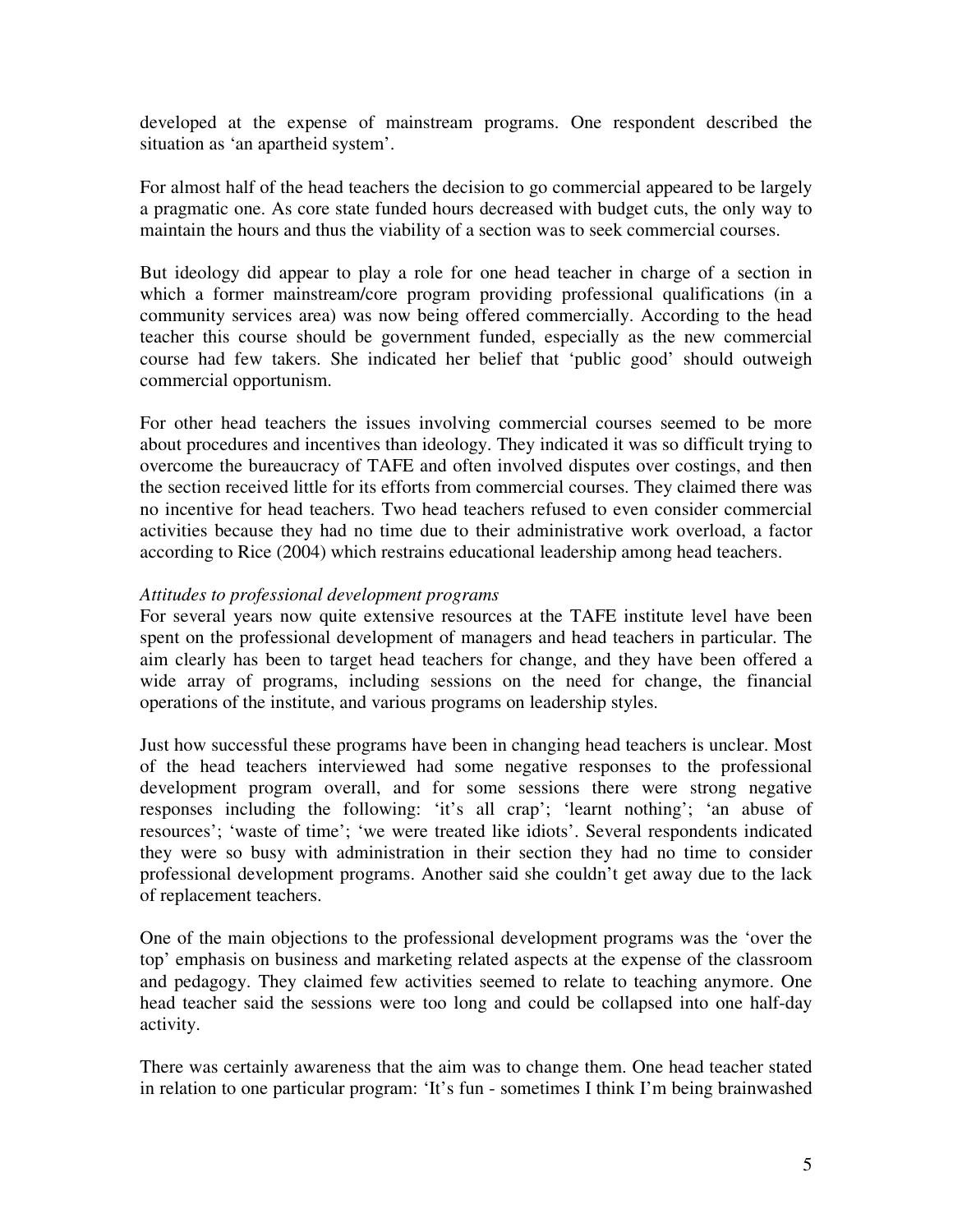– but that's fine provided I know'. At the very least there was an awareness that this was a new model of professional development (see Mulcahy (2001) in which managers were required to take more responsibility for their own development: 'They want us to discuss problems and then come up with solutions, to resolve it ourselves. All the time, it's *you* develop …'

Finally, a couple of head teachers questioned the need to change at all, stating: 'People will change when they see a need to change' and 'Do we benefit from change? Why change?'

### *'Customer satisfaction': Responses to the new language of VET*

Language is never neutral, it is always political (see Fairclough 1989, Gee and Lankshear 1995, Lemke 1995), and it is likely many head teachers instinctively knew that their overnight rebirth as 'team leaders' and their new focus on 'customers' reflected ideology. The word customers is focused on here because it is significant, indicating that important shift in TAFE from 'education' to 'service', and because the word has caused resentment and suspicion among TAFE teachers. In one sense 'customers' was seen to debase the work of TAFE teachers and was seen as further proof of the de-professionalisation of their work (see Harris, Simons and Clayton 2005: 20-21). As one head teacher stated cynically: 'Why stop at customers? Why not call them shoppers? – shopping around for courses, and we might then become 'shop assistants'.'

For other head teachers the word 'customers' did not reflect the established relationship between teachers and students, and instead it implied the notion of rights, as in 'the customer is always right'. But in education this is unlikely to be the case. One head teacher recounted a student recently who refused to accept that she had failed a course. She insisted on her rights as a customer and not as a student respecting the professional judgment of her performance. The issue is one of professional standards. 'Customers', seeking value for money, are more assertive and believe they have the right to complain if they are unhappy (see Harris, Simons and Clayton 2005: 67). However, one head teacher demonstrated how difficult it is to always take seriously what 'customers' want. A 'customer satisfaction survey' of his section revealed complaints that 'there are not enough sheilas in the course' (a traditional trade course), and that 'the pub is too far from the TAFE college'. Another head teacher claimed that the health industry had tried customers, but that it didn't work, and they were now back to clients and patients.

Virtually all of the head teachers agreed that their focus has been and always will be 'students'. Though for some of these teachers use of the word 'customer' was seen to be a matter of 'just words', or in the case of another head teacher, it was a matter of being pragmatic:

'The term customer, initially I resisted it, but now I've been brainwashed. It's the same with 'clients' and 'jobseekers'. To me they're just students but I'm prepared to use the right jargon with the right people.'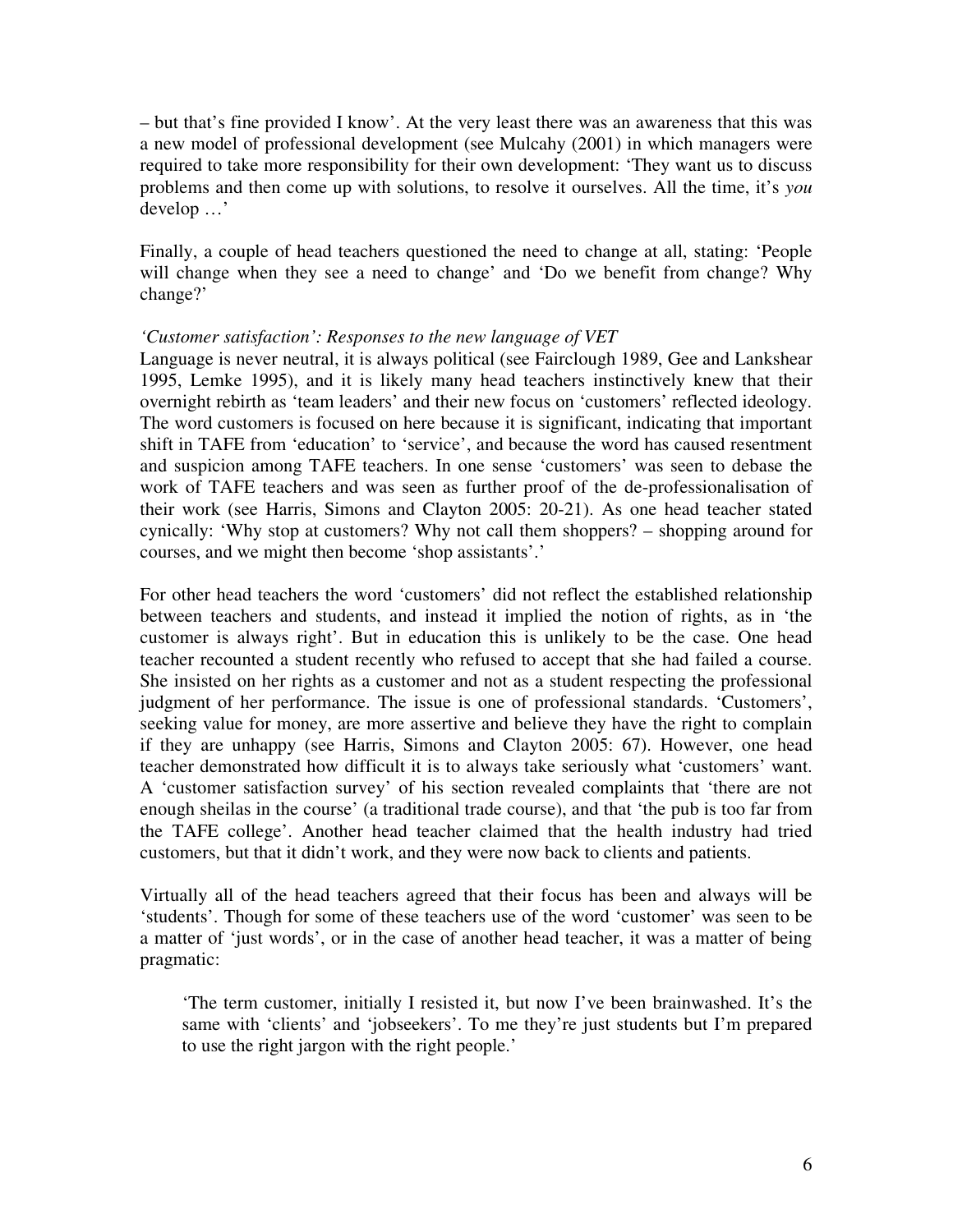But there are implications; the language appears confusing, and some head teachers aren't sure where they stand. One head teacher recounted going recently for an interview for a head teacher position and he used the word 'customer' throughout. He didn't get the job, and then in his post-interview counselling he was told his language (using 'customers') was inappropriate: 'The word 'customer', I've taken it right out of my CV now'.

But while the word 'customers' caused concerns there were other 'managerial' words that provided less resistance, such as 'teams'. Even though the term invokes a competitive element, most head teachers said basically that they accepted it because they had always regarded themselves as working cooperatively in a team. But rarely did they refer to their own sections as teams.

The list of managerial vocabulary with a new infused ideological basis is lengthy and changing all the time. As one head teacher pointed out, even middle managers with curriculum and disciplinary field responsibilities are now covered by the term 'business line'.

### *Teaching: A discourse with passion*

A considerable number of senior and middle managers in TAFE are themselves former teachers (Harris, Simons and Clayton 2005: 41), though not always from TAFE. But in the words of one respondent, when teachers become managers, symbolically, they go through those glass doors 'and forget who they were'.

Significantly, the question 'Would you like to become a manager in TAFE?' was responded to with a near unanimous 'No'. This is significant because it could indicate the career trajectory of many head teachers in TAFE effectively ends when they become head teachers, and yet promotion to the ranks of an institute manager would seem to be the most obvious next career step. Harris, Simons and Clayton (2005: 29) similarly concluded from their recent study of VET practitioners that the career pathway from teaching to management is not well supported. These findings are important as possible indicators of head teacher resistance to the 'ways of being' that constitute the role of managers. Only three head teachers said they were interested in becoming managers, one because he thought the work would be less stressful, and the other two because they wanted to boost their superannuation payouts just prior to retirement.

The reasons given for shunning management positions were varied. In one sense they probably reflected the aging of the TAFE workforce, with many of the head teachers being in their 50s and perhaps feeling they had gone as far as they were likely to go.

But ideology certainly played a role also, and to understand this we need to understand something about the attitudes and beliefs of head teachers regarding their own jobs. Each head teacher was asked 'What drives you? What motivates you?' And in nearly every case the answer was linked is some way with pedagogy and the related satisfaction of students and staff. Typical responses included: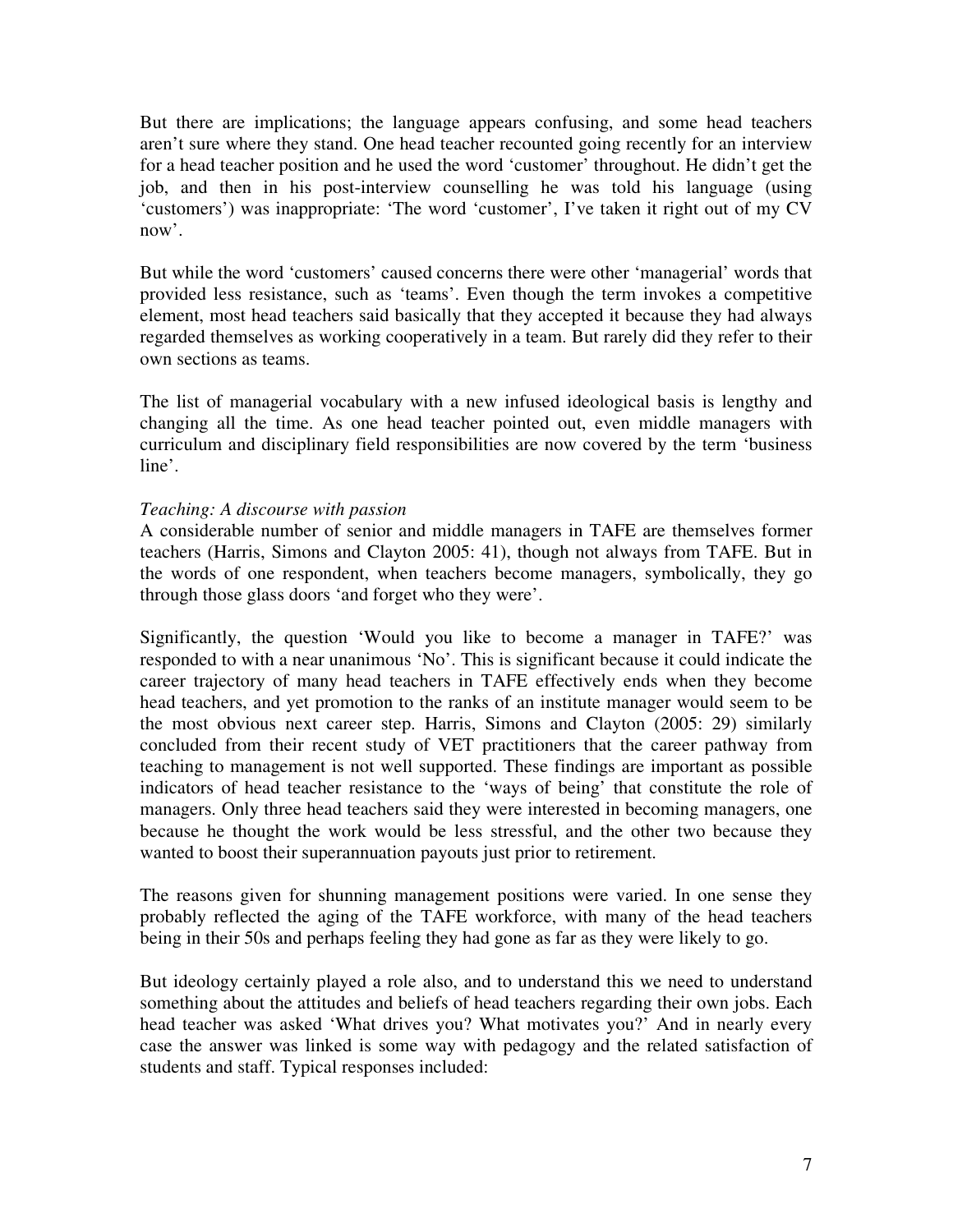- so that my section works
- to see people work together, to see students get jobs, they all get jobs in IT
- happy students
- teaching, I get most joy and happiness. Keeping things going smoothly
- to maintain a section with reasonable hours, happy staff and dealing with students and teaching
- I'm passionate about teaching
- to keep staff happy in a reasonable work environment, and students, regardless of all the bullshit, at the end of the day, to help them with maturity and enable them to be better people

Their love of teaching and all things related partly explains the reason why so few head teachers would consider promotion to management, (a finding consistent with those of a UK study of practitioners' perceptions of management, see Fletcher-Campbell 2003). Managers were seen to be divorced from pedagogy, and not just the practice of teaching. One head teacher said 'they're not interested in curriculum areas', and another claimed 'they have no educational role'. Several head teachers suggested managers 'should be forced to spend some time with a class to enable them to connect with the real world of head teachers.'

Perspectives on management overall were not favourable. One head teacher said he felt isolated because he knew his line manager represented different interests and thus would not necessarily support him. Another claimed 'we fight for educational issues and are prepared to take industrial action, they (management) don't'. One head teacher suggested the role of the middle manager was the worst because they were the 'meat in the sandwich'. The institute directors and senior managers simply 'pass their dictates down the line' and middle managers have little or no autonomy. Similarly, another head teacher made reference to middle management bearing the 'brunt of all top level bullshit'.

Finally, though, for several head teachers the decision to shun management positions was simply the stresses associated with the job that they could do without - 'too much go, go'.

# **Conclusions**

It is difficult to draw firm conclusions in answering the first research question relating to how head teachers respond to the new managerial discourse. Many of these head teachers have quite different backgrounds which may well reflect different professional identities and thus different responses (see Clow 2001 for a UK comparison). Chappell (1998) has already distinguished between those whose identities are based on traditional vocational (i.e. trades) discourses, and those based on liberal education discourses. And when you add teachers drawn from business and private industry, it is clear there will be diverse beliefs and values, and the interview data indicated that both ends of the political spectrum are accounted for. For example, one respondent commented: 'The new culture is great – I fully support the Institute Director'. But at the other extreme, one head teacher stated he 'hated the position' (of manager), though he added that he personally liked the bloke in the position.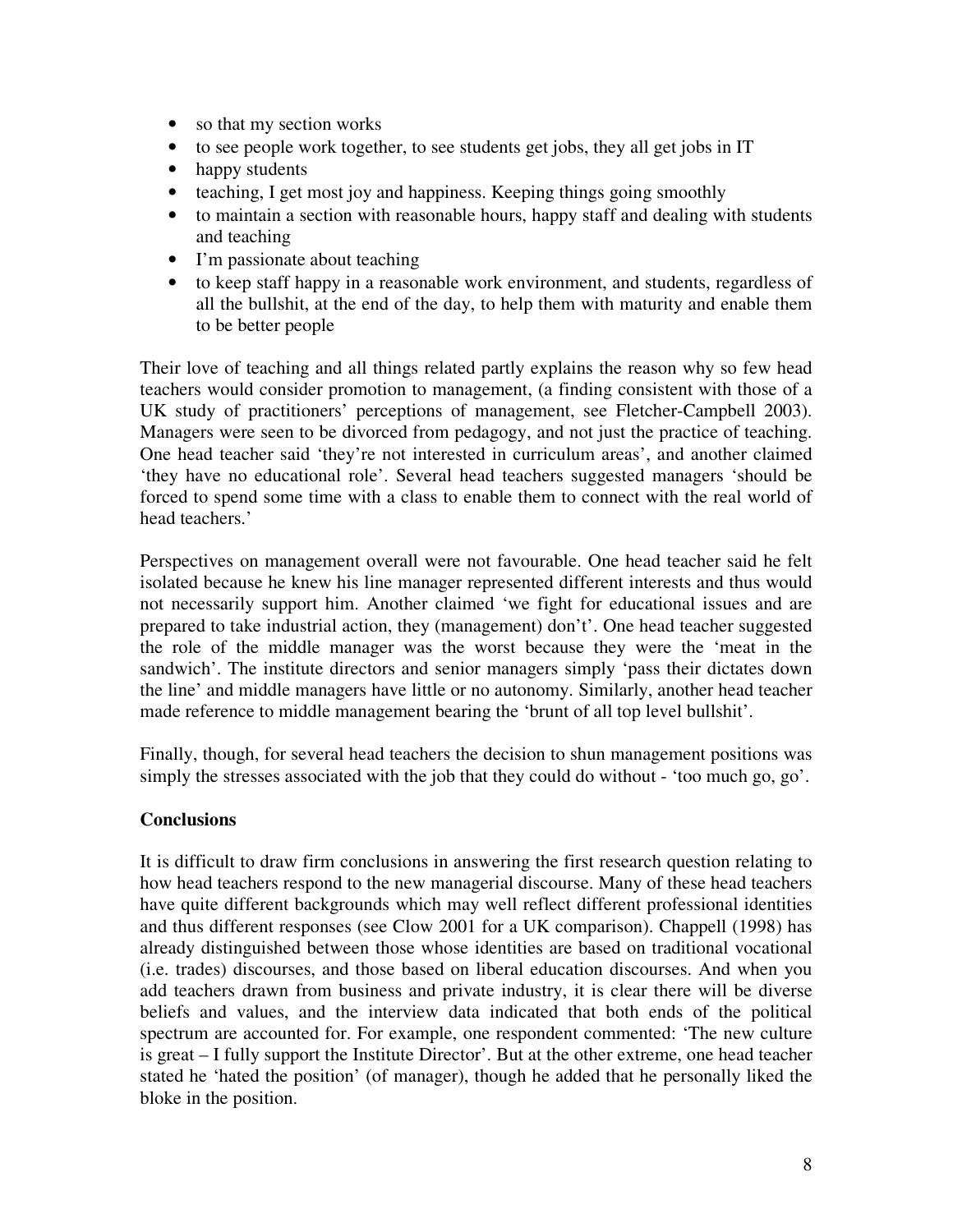The issue of 'balance' was mentioned by several head teachers, balance in terms of where to draw the line between the elements of the new managerial discourse they were prepared to accept and those they were not prepared to accept (see also Rice 2004:10). Several head teachers accepted what they saw as the inevitable, evolving role of TAFE: 'like the Unis, from technical to marketable commodities'. To a large extent the point of balance appeared to relate not to ideological objections to the new managerial discourse but to being overworked; some felt they were so bound up with administration, they couldn't face having to deal with anything new. In this respect, several head teachers mentioned a heavy focus on ASH (Annual Student Hours) and CLAMS (a computerbased roll). And the result was, they resisted the new managerial discourse.

Thus, the second research question about the relative head teacher accommodation or resistance to the new managerial discourse is also inconclusive. Resistance was largely hidden, or at least private. One head teacher for example, said he simply deleted every email to do with professional development and organisational change. And he was also ready to leave section head meetings by the back door whenever he had the opportunity.

Harris, Simons and Clayton (2005: 70) argue that negative feelings on the part of VET practitioners (especially public) may be 'transformed into resistance'. The evidence from this current study indicates that various forms of resistance to the new managerial discourse were a feature of head teacher attitudes (as with many organisations, see Jermier *et al.* 1994). In this TAFE organisational context the situation would appear to fit what Anyon (1983) has termed 'resistance within accommodation', that is, private resistance within public accommodation. Few head teachers, for example, were prepared to voice their resistance openly in public forums, such as in section head meetings. In some of the interviews head teachers revealed that part of their public accommodation was based on fear of retribution (a common feature in other work contexts – see Collinson 1994). If they became known as resisters they felt there was always the possibility of their section and possibly their careers suffering in some way (e.g. from budget cuts). And there was evidence from parts of the general education areas of how failure (or inability) to take on the new managerial discourse in relation to entrepreneurialism contributed to the loss of teaching hours. As one of these head teachers stated: 'we're dead already', with hours falling below the point of qualifying for a head teacher position.

In addressing the third research question regarding the implications for TAFE of the attitudes of these head teachers to the new managerial discourse, it is significant to mention that several head teachers firmly believed their role did have strategic importance in TAFE. One head teacher stated that without them 'the agenda just wouldn't operate'. They were the ones who kept the system going. Regardless of all the problems facing TAFE in recent years, 'we've made it work'. One head teacher expressed his role thus: 'The head teacher is the key person. Teachers say I won't do this for TAFE but I'll do it for you – their allegiance is to the head teacher not TAFE'. This key role for head teachers underpins the rationale for this study, with the notion that the extent of organisational change across the whole of TAFE, and in particular, acceptance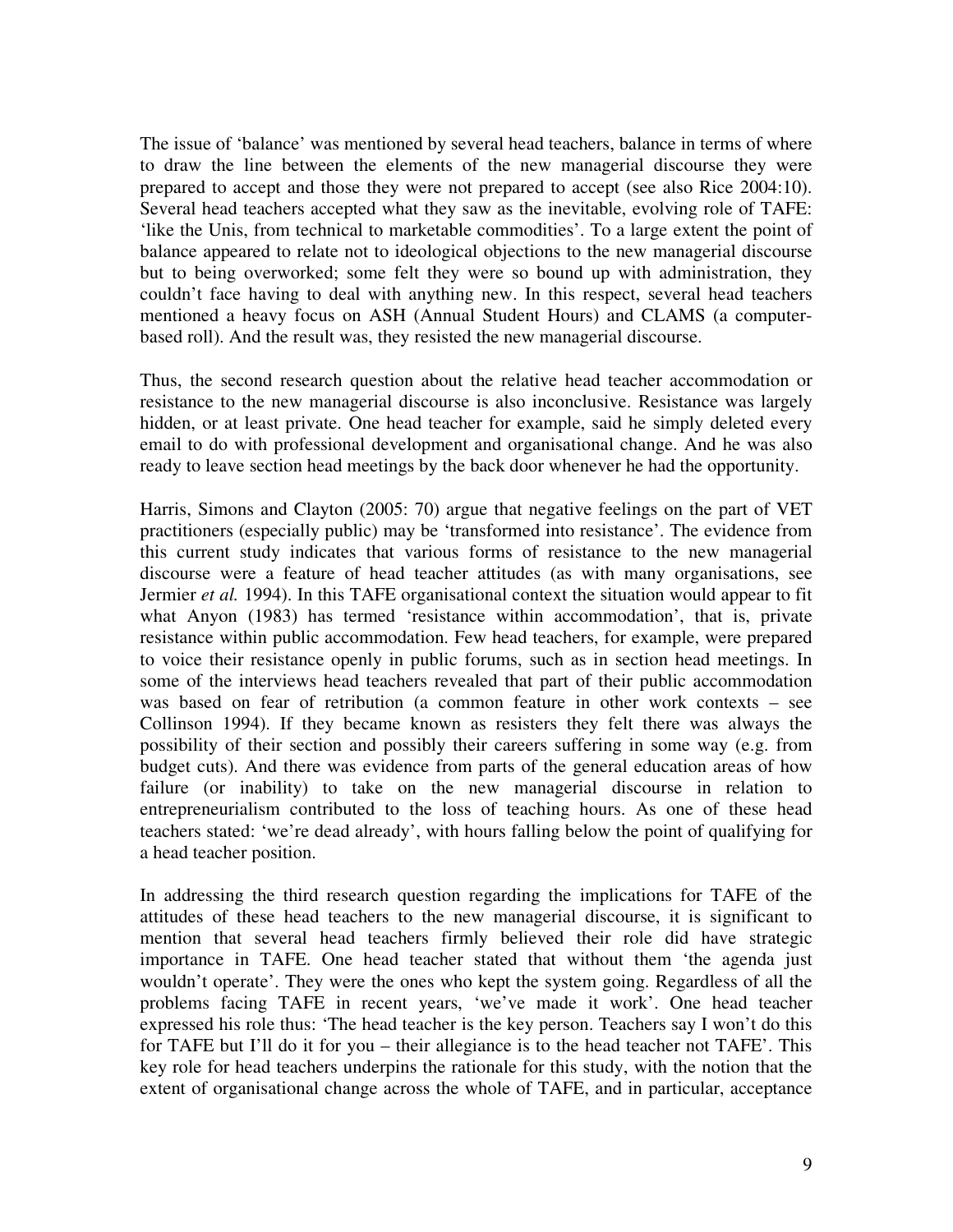of the new managerialism is largely dependent on how head teachers respond. Or in more recent poststructural terms, it is the extent to which head teachers have or have not changed their identities and become 'different kinds of people' in line with the new managerial discourse (Gee, Hull and Lankshear 1996:10).

My argument is that head teachers have a brokerage role given their location at the intersection of the two main discourses representing management and teachers. To date, the new managerial discourse has been imposed on head teachers, and as we have seen, the degree of accommodation varies, and clearly many head teachers resist, some strongly, depending on the issue. This picture of organisational change and the existence of two seemingly distinct discourse communities within TAFE – comprising management and teachers, may appear overly reductionist. But for the head teachers interviewed in this study the differences were real, and it was for them, as 'brokers', to decide where they stood in relation to these discourses.

What the interview data make clear is that these head teachers are grappling with the changes that are affecting VET providers everywhere, but especially TAFE, in the broad shift from 'education and training' to 'business and service' (NCVER 2004). The dissenting voices of head teachers on aspects of the new managerialism expressed in this study would indicate that this shift may be far from complete.

# **References**

Anyon, J. (1983). Intersections of gender and class: Accommodation and resistance by working class and affluent females to contradictory sex role ideologies, in S. Walker and L. Barton (eds) *Gender, class and education*. Falmer, London.

Chappell, C. (1998). *Teachers' identities in new times,* www.aare.edu.au/98pap/cha98382.htm

Chappell, C. and Johnston, R. (2003). Changing work: Changing roles for vocational education and training teachers and trainers. NCVER, Adelaide.

Clow, R. (2001). Further education teachers' constructions of professionalism, *Journal of Vocational Education and Training,* 53 (3), 407-418.

Collinson, D. (1994). Strategies for resistance: Power, knowledge and subjectivity in the workplace, in J. Jermier, D.Knights, and W. Nord (eds) *Resistance and power in organizations*, Routledge, London.

Exworthy, M. and Halford, S. (1999). *Professionalism and the new managerialism in the public sector,* Open University, Buckingham.

Fairclough, N. (1989). *Language and Power*, Longman, London.

Fairclough, N. (1995). *Critical discourse analysis: The critical study of language,* Longman, London.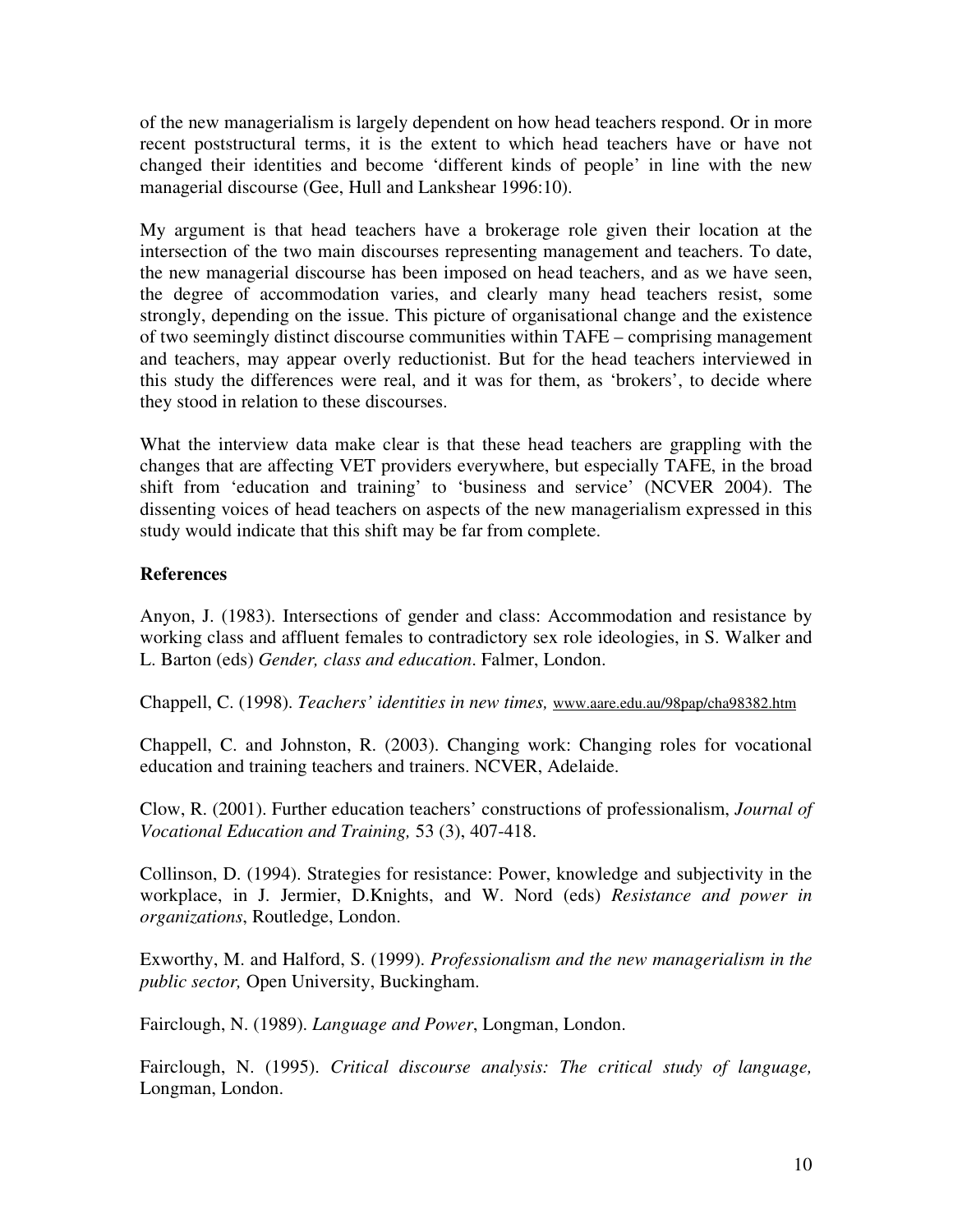Fletcher-Campbell, F. (2003). Promotion to middle management: Some practitioners' perceptions, *Educational Research,* 45 (1) 1-15.

Gee, J. (1999). *An introduction to discourse analysis: Theory and method*, Routledge, London.

Gee, J., Hull, G. and Lankshear, C. (1996). *The new work order: Behind the language of the new capitalism*, Allen and Unwin, Sydney.

Gee, J. and Lankshear, C. (1995). The new work order: Critical language awareness and 'fast capitalism' texts, *Discourse,* 16:1, 5-19.

Geertz, C. (1983). *Local knowledge*, Fontana, London.

Grant, D. and Hardy, C. (2003). Introduction: Struggles with organizational discourse, *Organization Studies*, 25 (1) 5-13.

Harris, R. and Simons, M. (2003) *'Out of sight, but not out of mind'! Reality of change in the daily working lives of VET practitioners*, www.avetra.org.au/publications/archives.shtml

Harris, R., Simons, M., Hill, D., Pearce, D., Blakely, J., Chay, S., Snewin, D. (2001). *The changing role of staff development for teachers and trainers in vocational education and training*, NCVER, Adelaide.

Harris, R., Simons, M. and Clayton, B. (2005). *Shifting mindsets: The changing work roles of vocational education and training practitioners.* Adelaide: NCVER.

Jermier, J., Knights, D. and Nord, W. (eds) (1994). *Resistance and power in organisations*, Routledge, London.

Leontios, M., Boud, D., Harman, K. and Rooney, D. (2004). *Everyday learning at work: Communities of practice in TAFE*, www.avetra.org.au/publications/archives.shtml

Lemke, J. (1995). *Textual politics: Discourse and social dynamics,* Taylor and Francis, London.

Mulcahy, D. (2001). Identity matters: Learning and managing at the frontline. www.avetra.org.au/Conference\_Archives/2001/abstracts.shtml

Mulcahy, D. (2003). *Leadership and management in vocational education and training: Staying focused on strategy.* Adelaide: NCVER.

NCVER (2004). *The vocational education and training workforce: New roles and ways of working*, National Centre for Vocational Education Research, Adelaide.